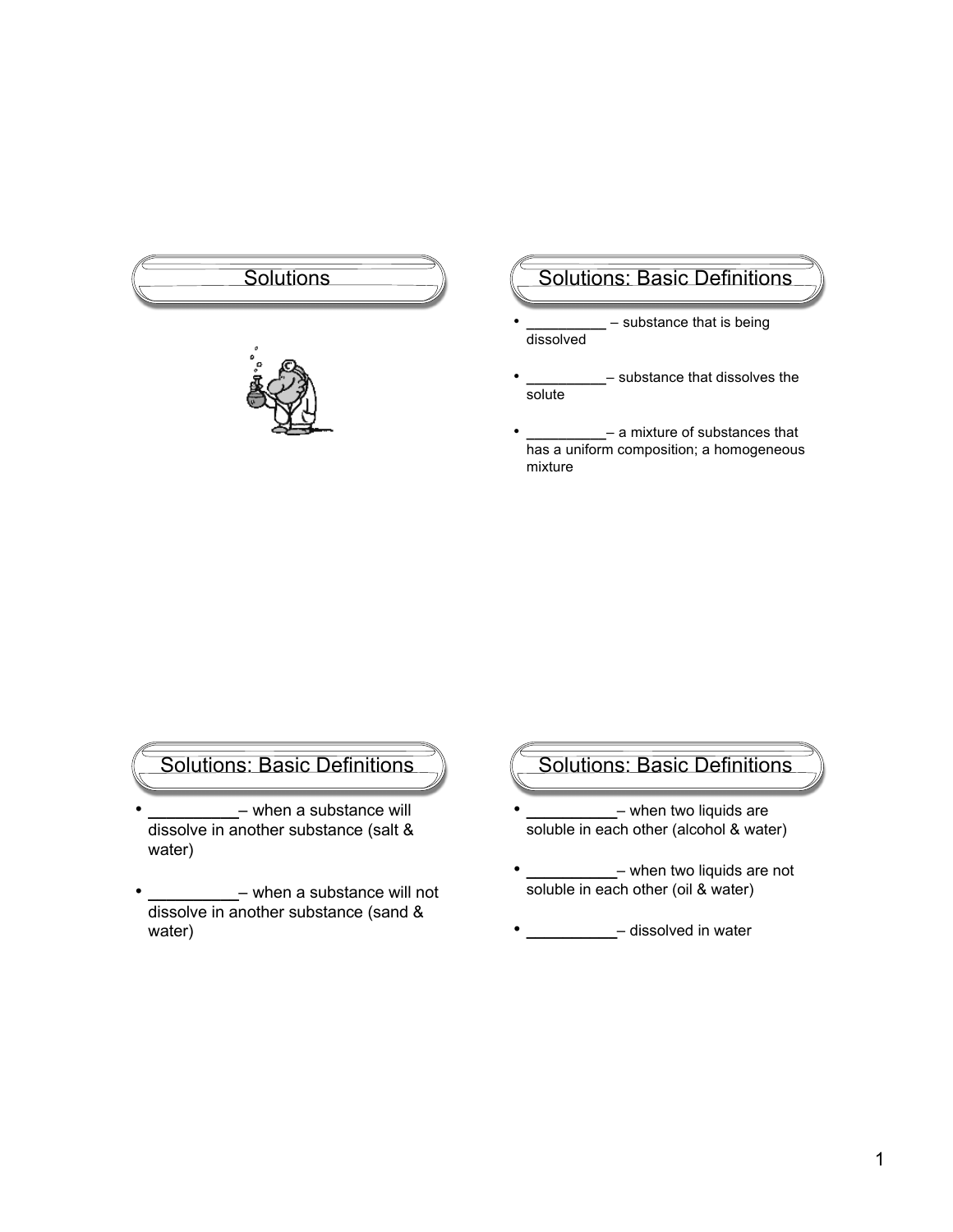### Solutions: Basic Definitions

- solution If the amount of solute dissolved is less than the maximum that could be dissolved
- solution solution which holds the maximum amount of solute per amount of the solution under the given conditions
- solution solutions that contain more solute than the usual maximum amount and are unstable.

### Increasing the Rate of Solution

- 1. Agitation
- 2. Increasing Temperature
- 3. Increasing Surface Area

### Solubility of a gas

- **Two main factors that affect the solubility of a gas in a liquid**
- **1. \_\_\_\_\_\_\_\_\_\_**
- **2. \_\_\_\_\_\_\_\_\_\_**

### Henry's Law

- The solubility of a gas is directly proportional to the pressure
- $S_1 = S_2$
- $P_1$   $P_2$
- $S =$  solubility  $(g/L)$
- P = pressure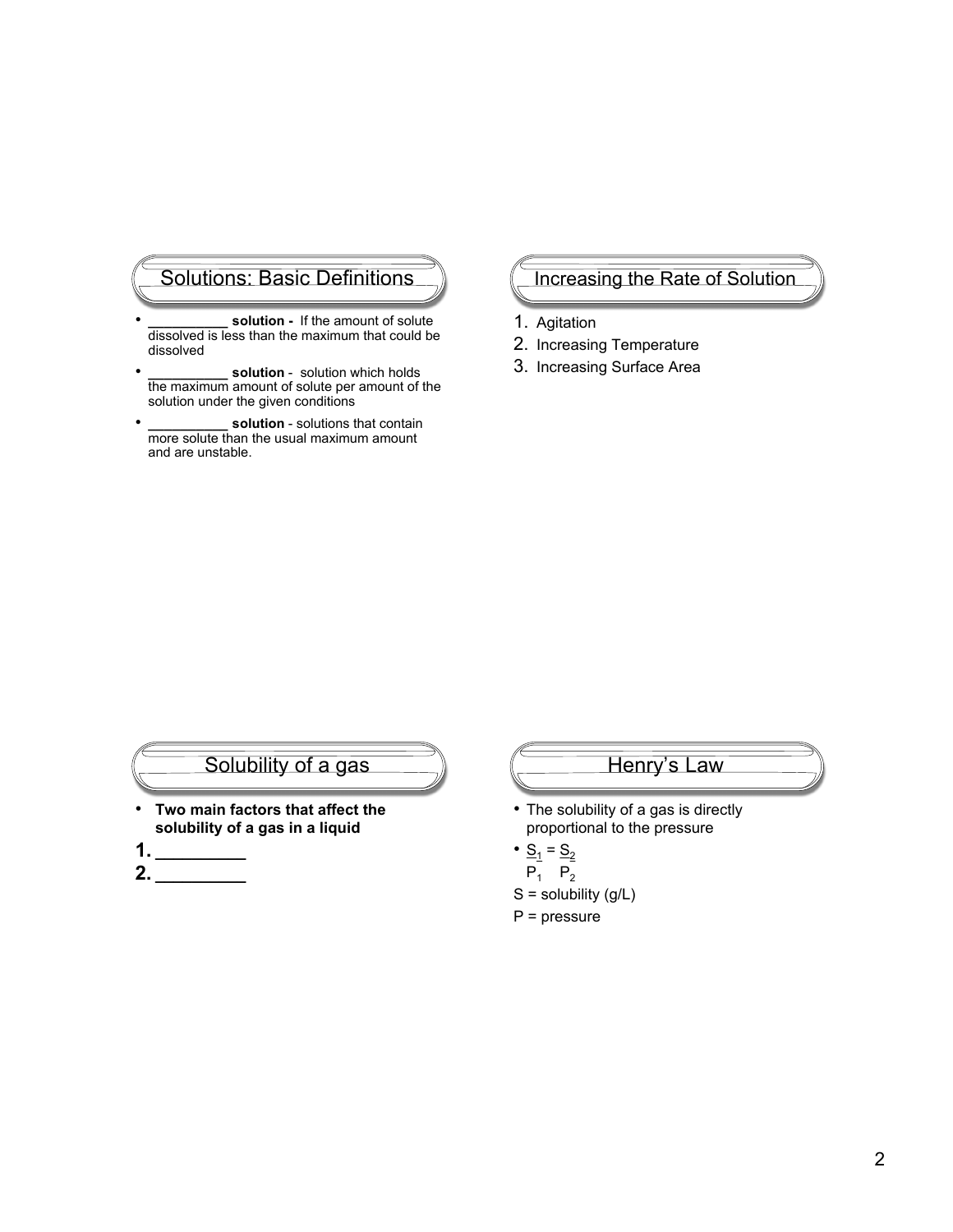

• If 0.85 g of a gas at 4.0 atm of pressure dissolves in 1.0 L of water at 25°C, how much will dissolve in 1.0 L of water at 1.0 atm of pressure at the same temperature?

#### Another Example

• The solubility of a gas is 2.0 g/L at 50.0 kPa. How much gas will dissolve in 1.5 L at 10.0 kPa?

% Composition of Hydrated **Salts** 

• Barium Chloride is found as a hydrated salt,  $BaCl_2 \cdot xH_2O$ . A student carefully heats 2.50 g of the salt to a constant mass of 2.13 g. Find x.



Molarity = moles of solute/liter of solution

 $M = \text{mol/L}$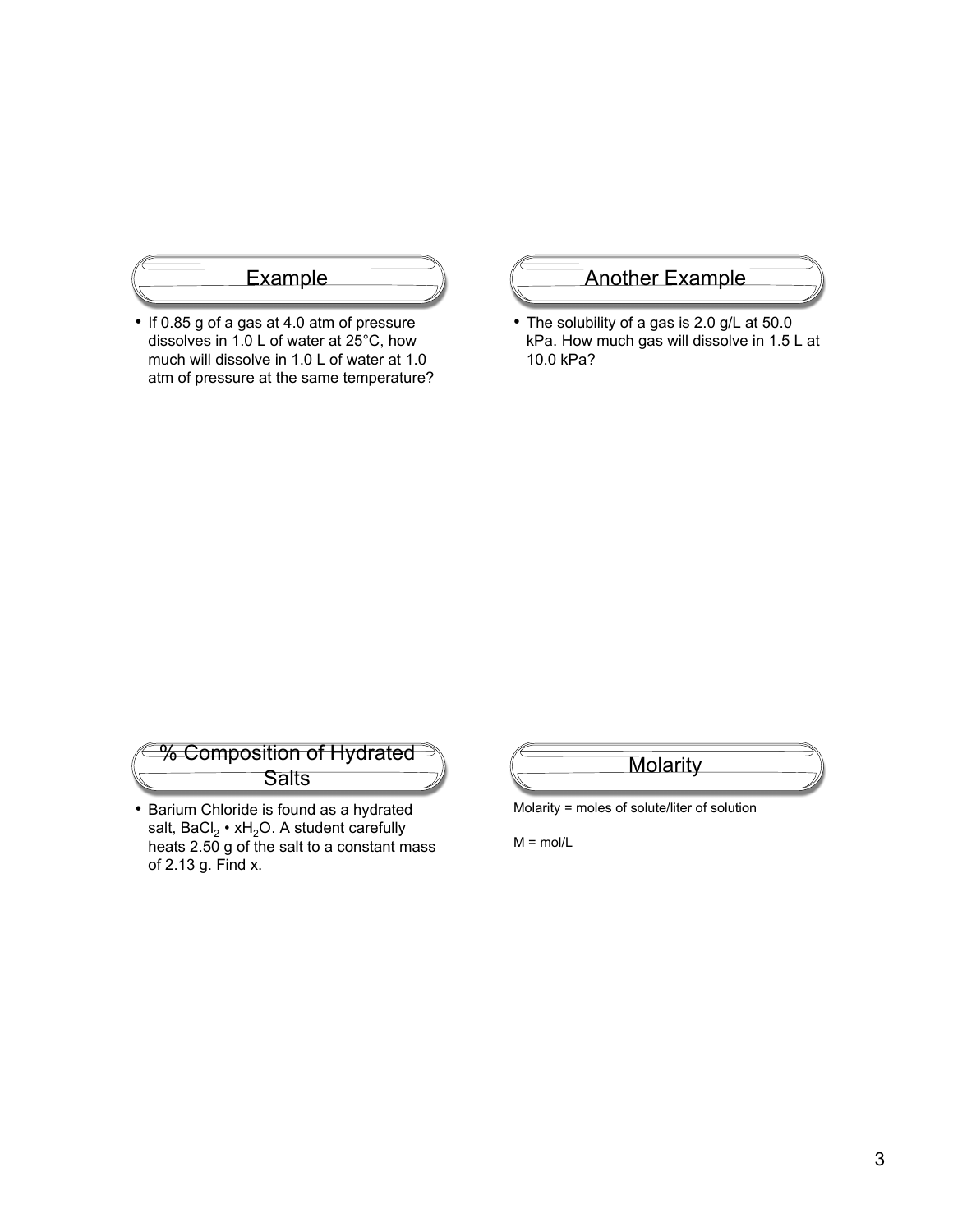### Molarity Examples

• Calculate the molarity of a solution made by dissolving 23.4 g of sodium sulfate in 125 ml of solution

#### Molarity Examples

• Calculate the molarity of a solution made by dissolving 5.00 g of  $C_6H_{12}O_6$  in enough water to make 100.0 ml of solution

### Molarity Examples

• How many grams of  $Na<sub>2</sub>SO<sub>4</sub>$  are required to make 0.350 L of a 0.500 M solution of  $Na<sub>2</sub>SO<sub>4</sub>$ ?

### Making Solutions

- Assuming you're making an aqueous solution, you need to know only three things when working quantitatively:
- 1. the concentration
- 2. the amount of solute
- 3. the total volume of solution needed.

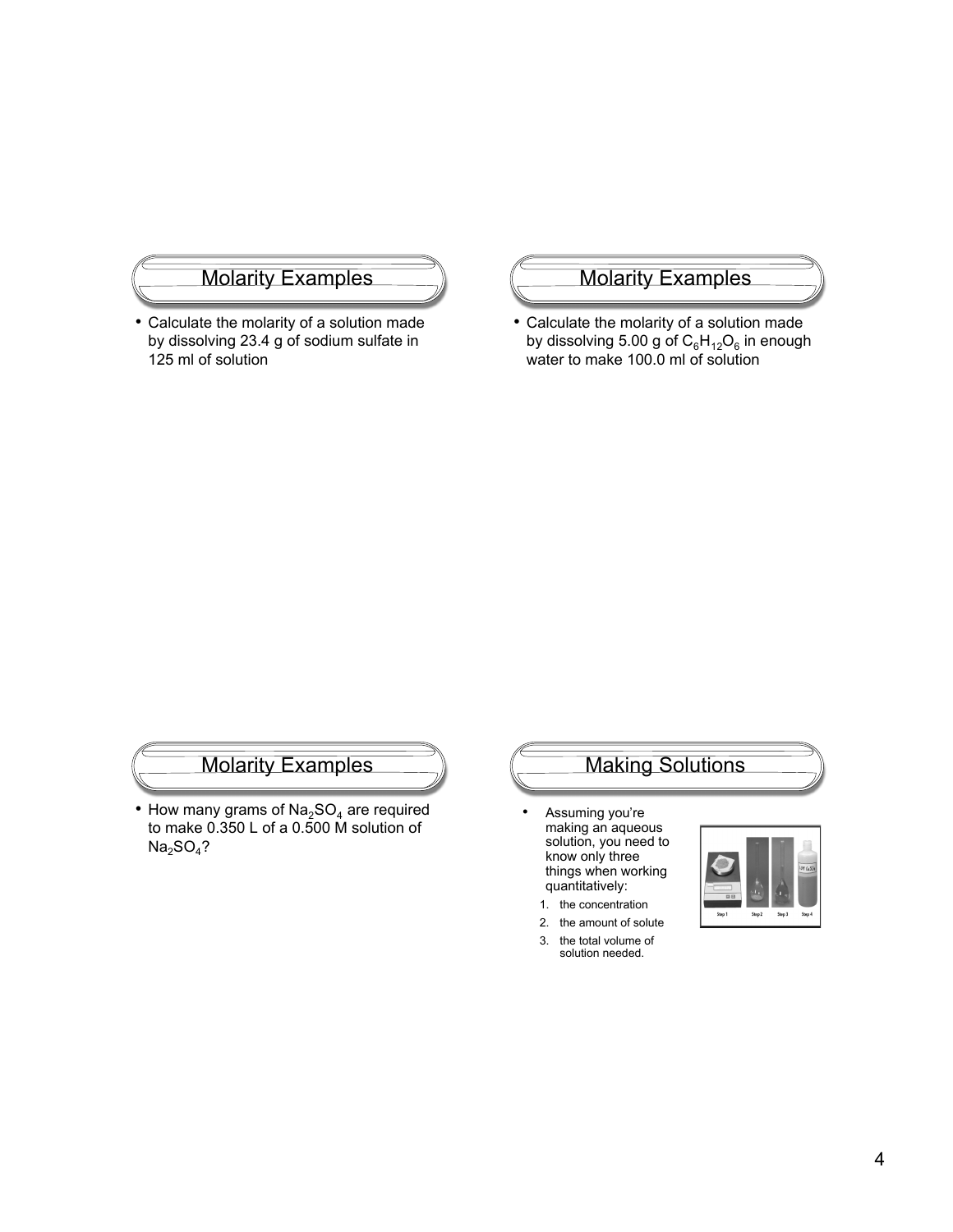### Preparing 1 L of an NaCl Solution

• How would you prepare 1.0 L of a 0.15*M* sodium chloride solution?

## Dilution Equation

- $M_1V_1 = M_2V_2$
- $M_1$  = initial molarity
- $V_1$  = initial volume
- $M_2$  = final molarity
- $V_2$  = final volume
- The units for  $V_1$  &  $V_2$  do not matter as long as they are the same
- $M_1$  &  $M_2$  MUST be in molarity

### Dilution Problems

• Suppose we want to make 250 ml of a 0.10 M solution of CuSO4 and we have a stock solution of 1.0 M CuSO4. How would we prepare the solution?

### More Dilution Problems

• How many ml of 3.0 M  $H<sub>2</sub>SO<sub>4</sub>$  are required to make 450 ml of a 1.0 M solution? How would you make it?